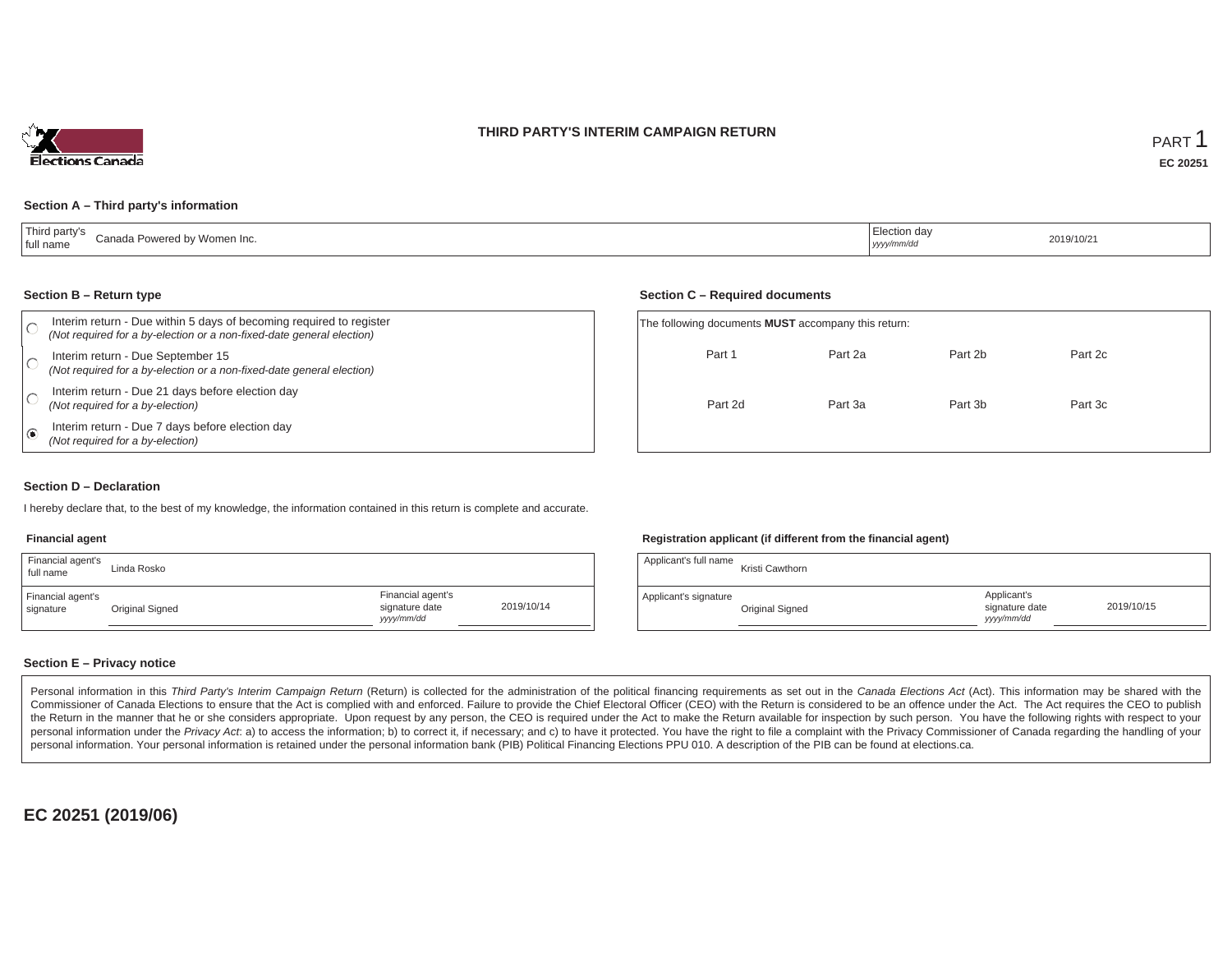

## **THIRD PARTY'S INTERIM CAMPAIGN RETURN THIRD PARTY'S INTERIM CAMPAIGN RETURN<br>Statement of monetary contributions received**

| No.                                                                               | <b>Full name</b>                                 | <b>Street</b><br>no. | <b>Street</b> | Apt. | City    | Prov./<br>Terr. | Postal<br>code | Date<br>received<br>yyyy/mm/dd                                                 | Individual | Business /<br>Commercial<br>organization | Government | <b>Trade union</b> | Corporation<br>without share<br>capital | Unincorporated<br>organization or<br>association |
|-----------------------------------------------------------------------------------|--------------------------------------------------|----------------------|---------------|------|---------|-----------------|----------------|--------------------------------------------------------------------------------|------------|------------------------------------------|------------|--------------------|-----------------------------------------|--------------------------------------------------|
|                                                                                   |                                                  |                      |               |      |         |                 |                |                                                                                | \$         | s.                                       | \$         | S.                 | \$                                      | \$                                               |
|                                                                                   | Secure Energy Services Inc.                      |                      |               |      | Calgary | AB              | <b>T2P2V7</b>  | 2019/09/30                                                                     |            | 7,000.00                                 |            |                    |                                         |                                                  |
| $\overline{2}$                                                                    | NuVista Energy Ltd.                              |                      |               |      | Calgary | AB              | T2P1G1         | 2019/09/30                                                                     |            | 2,600.00                                 |            |                    |                                         |                                                  |
| 3                                                                                 | Westbrick Energy Ltd.                            |                      |               |      | Calgary | AB              | T2P2M4         | 2019/09/30                                                                     |            | 2,500.00                                 |            |                    |                                         |                                                  |
| $\overline{4}$                                                                    | Bonavista Energy Corporation                     |                      |               |      | Calgary | AB              | T2P1G1         | 2019/10/01                                                                     |            | 7,000.00                                 |            |                    |                                         |                                                  |
| $5\phantom{.0}$                                                                   | Keith MacPhail                                   |                      |               |      | Calgary | AB              | <b>T3H1T2</b>  | 2019/10/01                                                                     | 10,000.00  |                                          |            |                    |                                         |                                                  |
| 6                                                                                 | Storm Resources Ltd.                             |                      |               |      | Calgary | AB              | T2P1M4         | 2019/10/01                                                                     |            | 10,000.00                                |            |                    |                                         |                                                  |
|                                                                                   |                                                  |                      |               |      |         |                 |                | n/a                                                                            |            |                                          |            |                    |                                         |                                                  |
| $\overline{7}$                                                                    | Peyto Exploration & Development Corp             |                      |               |      | Calgary | AB              | <b>T2P0G5</b>  | 2019/10/03                                                                     |            | 2,000.00                                 |            |                    |                                         |                                                  |
| 8                                                                                 | Enercapita Energy Ltd                            |                      |               |      | Calgary | AB              | <b>T2P3A8</b>  | 2019/10/03                                                                     |            | 1,200.00                                 |            |                    |                                         |                                                  |
| 9                                                                                 | Painted Pony Energy Ltd.                         |                      |               |      | Calgary | AB              | T2P0R3         | 2019/10/03                                                                     |            | 3,500.00                                 |            |                    |                                         |                                                  |
|                                                                                   | 10 Sanjel Energy Services Ltd                    |                      |               |      | Calgary | AB              | <b>T2P3V4</b>  | 2019/10/03                                                                     |            | 5,000.00                                 |            |                    |                                         |                                                  |
|                                                                                   | 11 Gibson Energy ULC                             |                      |               |      | Calgary | AB              | T2P5E9         | 2019/10/04                                                                     |            | 25,000.00                                |            |                    |                                         |                                                  |
|                                                                                   | 12 Enerplus Corporation                          |                      |               |      | Calgary | AB              | T2P2Z1         | 2019/10/04                                                                     |            | 10,000.00                                |            |                    |                                         |                                                  |
|                                                                                   | 13 Agrium Inc                                    |                      |               |      | Calgary | AB              | <b>T2J7E8</b>  | 2019/10/08                                                                     |            | 25,000.00                                |            |                    |                                         |                                                  |
|                                                                                   |                                                  |                      |               |      |         |                 |                | Totals carried forward from previous page \$                                   |            |                                          |            |                    |                                         |                                                  |
|                                                                                   |                                                  |                      |               |      |         |                 |                | Total amount of monetary contributions by contributors who gave over \$200 (A) | 10,000.00  | 100,800.00                               |            |                    |                                         |                                                  |
| Number of contributors who gave over \$200                                        |                                                  |                      |               |      |         |                 |                |                                                                                | 12         |                                          |            |                    |                                         |                                                  |
| Total amount of monetary contributions by contributors who gave \$200 or less (B) |                                                  |                      |               |      |         |                 |                |                                                                                |            |                                          |            |                    |                                         |                                                  |
| Number of contributors who gave \$200 or less                                     |                                                  |                      |               |      |         |                 |                |                                                                                |            |                                          |            |                    |                                         |                                                  |
|                                                                                   | Total amount of all monetary contributions (A+B) |                      |               |      |         |                 |                |                                                                                |            | 100,800.00                               |            |                    |                                         |                                                  |
|                                                                                   |                                                  |                      |               |      |         |                 |                | Number of contributors who gave monetary contributions                         |            | 12                                       |            |                    |                                         |                                                  |

| ' Third<br>party | Canada Powered by Women Inc. | Election dav<br>2019/10/21<br>yyyy/mm/dd | Page |
|------------------|------------------------------|------------------------------------------|------|
|------------------|------------------------------|------------------------------------------|------|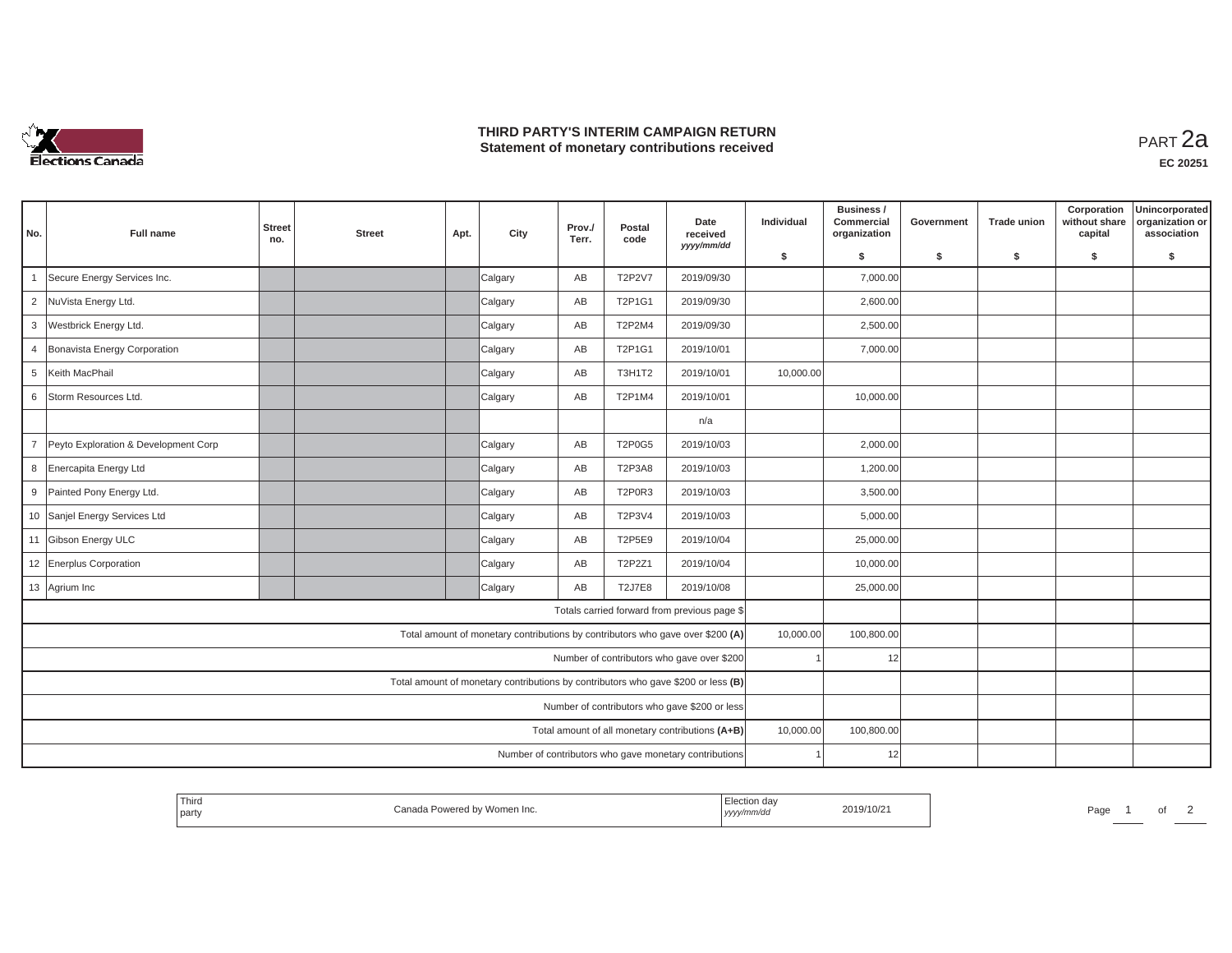

## **THIRD PARTY'S INTERIM CAMPAIGN RETURN THIRD PARTY'S INTERIM CAMPAIGN RETURN<br>Statement of monetary contributions received**

| No.                                                                            | Full name                                                                         | <b>Street</b><br>no.                             | <b>Street</b> | Apt.       | City    | Prov./<br>Terr. | Postal<br>code | Date<br>received<br>yyyy/mm/dd                         | Individual | Business /<br>Commercial<br>organization | Government | <b>Trade union</b> | Corporation<br>without share<br>capital | Unincorporated<br>organization or<br>association |
|--------------------------------------------------------------------------------|-----------------------------------------------------------------------------------|--------------------------------------------------|---------------|------------|---------|-----------------|----------------|--------------------------------------------------------|------------|------------------------------------------|------------|--------------------|-----------------------------------------|--------------------------------------------------|
|                                                                                |                                                                                   |                                                  |               |            |         |                 |                |                                                        | \$         | \$                                       | \$         | \$                 | \$                                      | \$                                               |
|                                                                                | 14 Westkal Energy Inc.                                                            |                                                  |               |            | Calgary | AB              | T3Z 0A8        | 2019/10/08                                             |            | 500.00                                   |            |                    |                                         |                                                  |
|                                                                                | 15 Craig Tracy                                                                    |                                                  |               |            | Calgary | AB              | <b>T2R 1M5</b> | 2019/10/09                                             | 200.00     |                                          |            |                    |                                         |                                                  |
|                                                                                | 16 Strad Inc.                                                                     |                                                  |               |            | Calgary | AB              | T2P 5E9        | 2019/10/09                                             |            | 8,000.00                                 |            |                    |                                         |                                                  |
| 17                                                                             | Modern Resources Inc.                                                             |                                                  |               |            | Calgary | AB              | T2P 1B3        | 2019/10/11                                             |            | 1,000.00                                 |            |                    |                                         |                                                  |
|                                                                                | 18 Precision Drilling Corporation                                                 |                                                  |               |            | Calgary | AB              | T2P 1G1        | 2019/10/11                                             |            | 1,500.00                                 |            |                    |                                         |                                                  |
|                                                                                |                                                                                   |                                                  |               |            |         | AB              |                |                                                        |            |                                          |            |                    |                                         |                                                  |
|                                                                                |                                                                                   |                                                  |               |            |         |                 |                |                                                        |            |                                          |            |                    |                                         |                                                  |
|                                                                                |                                                                                   |                                                  |               |            |         |                 |                |                                                        |            |                                          |            |                    |                                         |                                                  |
|                                                                                |                                                                                   |                                                  |               |            |         |                 |                |                                                        |            |                                          |            |                    |                                         |                                                  |
|                                                                                |                                                                                   |                                                  |               |            |         |                 |                |                                                        |            |                                          |            |                    |                                         |                                                  |
|                                                                                |                                                                                   |                                                  |               |            |         |                 |                |                                                        |            |                                          |            |                    |                                         |                                                  |
|                                                                                |                                                                                   |                                                  |               |            |         |                 |                |                                                        |            |                                          |            |                    |                                         |                                                  |
|                                                                                |                                                                                   |                                                  |               |            |         |                 |                |                                                        |            |                                          |            |                    |                                         |                                                  |
|                                                                                |                                                                                   |                                                  |               |            |         |                 |                |                                                        |            |                                          |            |                    |                                         |                                                  |
|                                                                                |                                                                                   |                                                  |               |            |         |                 |                | Totals carried forward from previous page \$           | 10,000.00  | 100,800.00                               |            |                    |                                         |                                                  |
| Total amount of monetary contributions by contributors who gave over \$200 (A) |                                                                                   |                                                  |               |            |         |                 |                |                                                        | 11,000.00  |                                          |            |                    |                                         |                                                  |
|                                                                                | Number of contributors who gave over \$200                                        |                                                  |               |            |         |                 |                |                                                        |            |                                          |            |                    |                                         |                                                  |
|                                                                                | Total amount of monetary contributions by contributors who gave \$200 or less (B) |                                                  |               |            |         |                 |                |                                                        | 200.00     |                                          |            |                    |                                         |                                                  |
| Number of contributors who gave \$200 or less                                  |                                                                                   |                                                  |               |            |         |                 |                |                                                        |            |                                          |            |                    |                                         |                                                  |
|                                                                                |                                                                                   | Total amount of all monetary contributions (A+B) | 10,200.00     | 111,800.00 |         |                 |                |                                                        |            |                                          |            |                    |                                         |                                                  |
|                                                                                |                                                                                   |                                                  |               |            |         |                 |                | Number of contributors who gave monetary contributions | 2          | 16                                       |            |                    |                                         |                                                  |

| Third<br>2019/10/21<br>Paα∈<br><b>Contract Contract</b><br><i>i</i> party<br>,,,,, |  |  |
|------------------------------------------------------------------------------------|--|--|
|------------------------------------------------------------------------------------|--|--|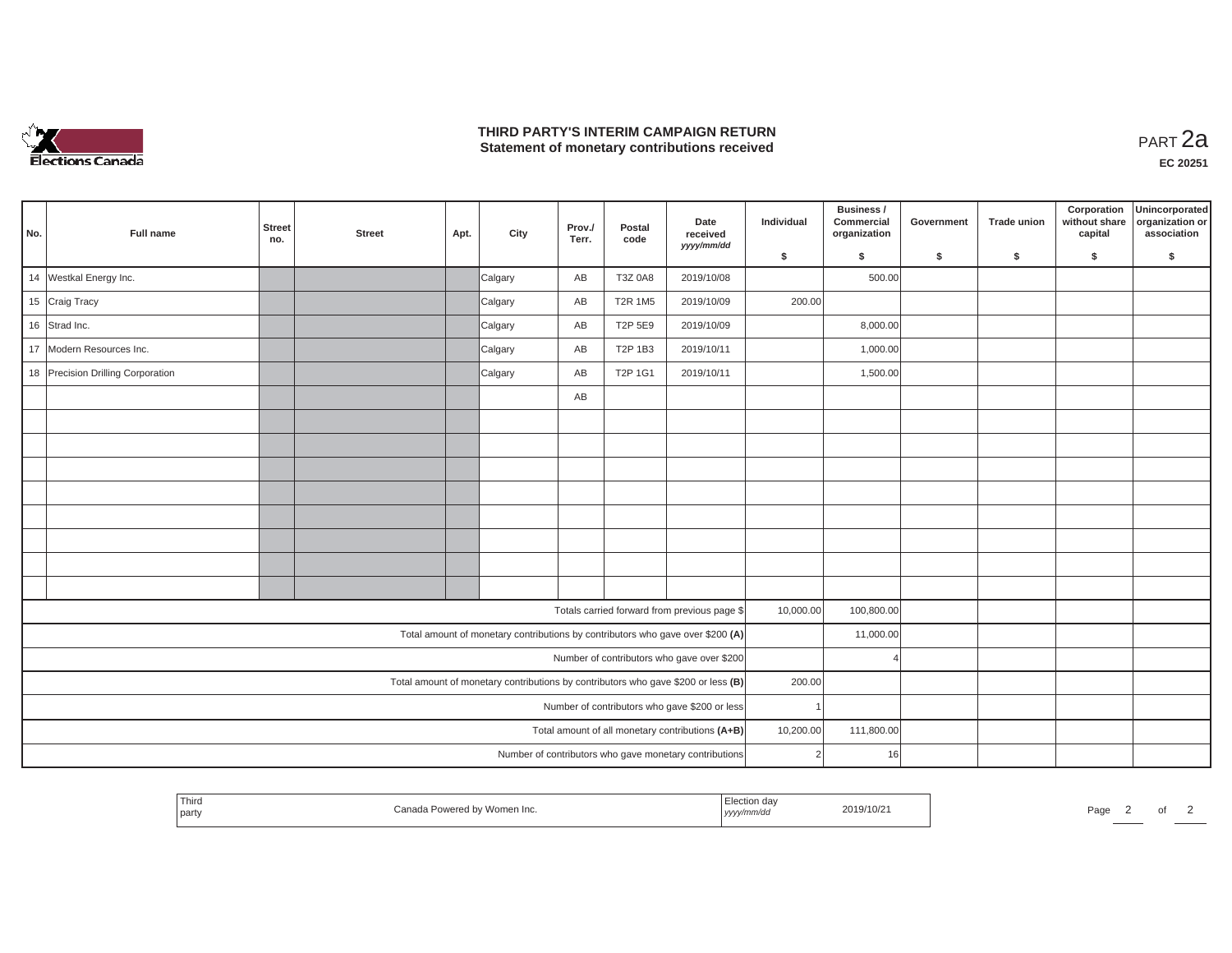

## **THIRD PARTY'S INTERIM CAMPAIGN RETURN**  THIRD PARTY'S INTERIM CAMPAIGN RETURN<br>Statement of non-monetary contributions received<br>**PART 2**b

**EC 20251**

|                                                                                         | No. | Full name | <b>Street</b><br>no. | <b>Street</b> | Apt. | City | Prov./<br>Terr. | Postal<br>code | Date<br>received<br>yyyy/mm/dd                                                     | Individual | Business /<br>Commercial<br>organization | Government | <b>Trade union</b> | Corporation<br>without share<br>capital | Unincorporated<br>organization or<br>association |
|-----------------------------------------------------------------------------------------|-----|-----------|----------------------|---------------|------|------|-----------------|----------------|------------------------------------------------------------------------------------|------------|------------------------------------------|------------|--------------------|-----------------------------------------|--------------------------------------------------|
|                                                                                         |     |           |                      |               |      |      |                 |                |                                                                                    | \$         | \$                                       | \$         | -S                 | \$                                      | S.                                               |
|                                                                                         |     |           |                      |               |      |      |                 |                |                                                                                    |            |                                          |            |                    |                                         |                                                  |
|                                                                                         |     |           |                      |               |      |      |                 |                |                                                                                    |            |                                          |            |                    |                                         |                                                  |
|                                                                                         |     |           |                      |               |      |      |                 |                |                                                                                    |            |                                          |            |                    |                                         |                                                  |
|                                                                                         |     |           |                      |               |      |      |                 |                |                                                                                    |            |                                          |            |                    |                                         |                                                  |
|                                                                                         |     |           |                      |               |      |      |                 |                |                                                                                    |            |                                          |            |                    |                                         |                                                  |
|                                                                                         |     |           |                      |               |      |      |                 |                |                                                                                    |            |                                          |            |                    |                                         |                                                  |
|                                                                                         |     |           |                      |               |      |      |                 |                |                                                                                    |            |                                          |            |                    |                                         |                                                  |
|                                                                                         |     |           |                      |               |      |      |                 |                |                                                                                    |            |                                          |            |                    |                                         |                                                  |
|                                                                                         |     |           |                      |               |      |      |                 |                |                                                                                    |            |                                          |            |                    |                                         |                                                  |
|                                                                                         |     |           |                      |               |      |      |                 |                |                                                                                    |            |                                          |            |                    |                                         |                                                  |
|                                                                                         |     |           |                      |               |      |      |                 |                |                                                                                    |            |                                          |            |                    |                                         |                                                  |
|                                                                                         |     |           |                      |               |      |      |                 |                |                                                                                    |            |                                          |            |                    |                                         |                                                  |
|                                                                                         |     |           |                      |               |      |      |                 |                |                                                                                    |            |                                          |            |                    |                                         |                                                  |
|                                                                                         |     |           |                      |               |      |      |                 |                |                                                                                    |            |                                          |            |                    |                                         |                                                  |
|                                                                                         |     |           |                      |               |      |      |                 |                |                                                                                    |            |                                          |            |                    |                                         |                                                  |
|                                                                                         |     |           |                      |               |      |      |                 |                | Totals carried forward from previous page \$                                       | 0.00       |                                          |            |                    |                                         |                                                  |
|                                                                                         |     |           |                      |               |      |      |                 |                | Total amount of non-monetary contributions by contributors who gave over \$200 (A) | 0.00       |                                          |            |                    |                                         |                                                  |
| Number of contributors who gave over \$200                                              |     |           |                      |               |      |      |                 |                | $\Omega$                                                                           |            |                                          |            |                    |                                         |                                                  |
| Total amount of non-monetary contributions by contributors who gave \$200 or less $(B)$ |     |           |                      |               |      |      |                 |                |                                                                                    | 0.00       |                                          |            |                    |                                         |                                                  |
| Number of contributors who gave \$200 or less                                           |     |           |                      |               |      |      |                 |                |                                                                                    | $\Omega$   |                                          |            |                    |                                         |                                                  |
|                                                                                         |     |           |                      |               |      |      |                 |                | Total amount of all non-monetary contributions (A+B)                               | 0.00       | 0.00                                     | 0.00       | 0.00               | 0.00                                    | 0.00                                             |
|                                                                                         |     |           |                      |               |      |      |                 |                | Number of contributors who gave non-monetary contributions                         | $\Omega$   |                                          |            |                    |                                         |                                                  |

| Thira<br>  party | vvomen inc.<br>-uweleu uv | 2019/10/21<br>wac.<br>, уууулт | Page<br>$\cdot$ |
|------------------|---------------------------|--------------------------------|-----------------|
|------------------|---------------------------|--------------------------------|-----------------|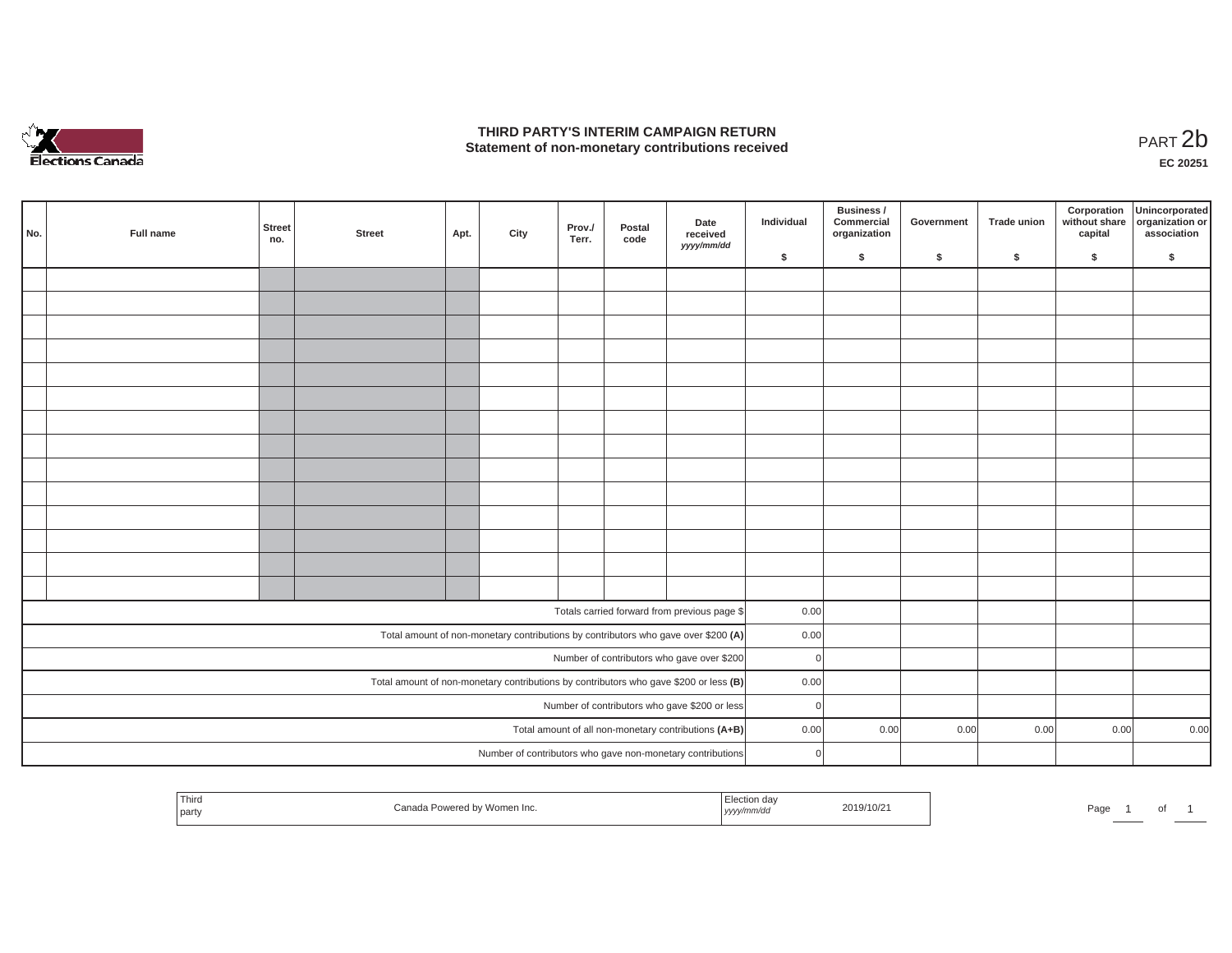

### **THIRD PARTY'S INTERIM CAMPAIGN RETURN**  RD PARTY'S INTERIM CAMPAIGN RETURN<br>Statement of operating loans received **PART 2c**

**EC 20251**

L.

| No.                                                          | Full name                                                       | Street<br>no. | Street | Apt. | City | Prov./<br>Terr. | Postal<br>code | Date<br>received<br>yyyy/mm/dd               | Individual  | Business /<br>Commercial<br>organization | Government | Trade union | Corporation<br>without share<br>capital | Unincorporated<br>organization or<br>association |
|--------------------------------------------------------------|-----------------------------------------------------------------|---------------|--------|------|------|-----------------|----------------|----------------------------------------------|-------------|------------------------------------------|------------|-------------|-----------------------------------------|--------------------------------------------------|
|                                                              |                                                                 |               |        |      |      |                 |                |                                              | \$          | $\sqrt{2}$                               | \$         | $\sqrt{2}$  | \$                                      | \$                                               |
|                                                              |                                                                 |               |        |      |      |                 |                |                                              |             |                                          |            |             |                                         |                                                  |
|                                                              |                                                                 |               |        |      |      |                 |                |                                              |             |                                          |            |             |                                         |                                                  |
|                                                              |                                                                 |               |        |      |      |                 |                |                                              |             |                                          |            |             |                                         |                                                  |
|                                                              |                                                                 |               |        |      |      |                 |                |                                              |             |                                          |            |             |                                         |                                                  |
|                                                              |                                                                 |               |        |      |      |                 |                |                                              |             |                                          |            |             |                                         |                                                  |
|                                                              |                                                                 |               |        |      |      |                 |                |                                              |             |                                          |            |             |                                         |                                                  |
|                                                              |                                                                 |               |        |      |      |                 |                |                                              |             |                                          |            |             |                                         |                                                  |
|                                                              |                                                                 |               |        |      |      |                 |                |                                              |             |                                          |            |             |                                         |                                                  |
|                                                              |                                                                 |               |        |      |      |                 |                |                                              |             |                                          |            |             |                                         |                                                  |
|                                                              |                                                                 |               |        |      |      |                 |                |                                              |             |                                          |            |             |                                         |                                                  |
|                                                              |                                                                 |               |        |      |      |                 |                |                                              |             |                                          |            |             |                                         |                                                  |
|                                                              |                                                                 |               |        |      |      |                 |                |                                              |             |                                          |            |             |                                         |                                                  |
|                                                              |                                                                 |               |        |      |      |                 |                |                                              |             |                                          |            |             |                                         |                                                  |
|                                                              |                                                                 |               |        |      |      |                 |                |                                              |             |                                          |            |             |                                         |                                                  |
|                                                              |                                                                 |               |        |      |      |                 |                |                                              |             |                                          |            |             |                                         |                                                  |
|                                                              |                                                                 |               |        |      |      |                 |                | Totals carried forward from previous page \$ | 0.00        |                                          |            |             |                                         |                                                  |
| Total amount of loans by lenders who provided over \$200 (A) |                                                                 |               |        |      |      |                 |                |                                              | 0.00        |                                          |            |             |                                         |                                                  |
|                                                              | Number of lenders who provided over \$200                       |               |        |      |      |                 |                |                                              | $\Omega$    |                                          |            |             |                                         |                                                  |
|                                                              | Total amount of loans by lenders who provided \$200 or less (B) |               |        |      |      |                 |                |                                              | 0.00        |                                          |            |             |                                         |                                                  |
| Number of lenders who provided \$200 or less                 |                                                                 |               |        |      |      |                 |                | $\Omega$                                     |             |                                          |            |             |                                         |                                                  |
| Total amount of all loans (A+B)                              |                                                                 |               |        |      |      |                 |                |                                              | 0.00        | 0.00                                     | 0.00       | 0.00        | 0.00                                    | 0.00                                             |
|                                                              |                                                                 |               |        |      |      |                 |                | Number of all lenders who provided loans     | $\mathsf 0$ |                                          |            |             |                                         |                                                  |
|                                                              |                                                                 |               |        |      |      |                 |                |                                              |             |                                          |            |             |                                         |                                                  |

| Third | Powered by Women Inc.<br>Canada | ⊦da<br>------ | 2019/10/21 |      |   |  |
|-------|---------------------------------|---------------|------------|------|---|--|
| part  |                                 | yyyy/mm/dd    |            | Page | ັ |  |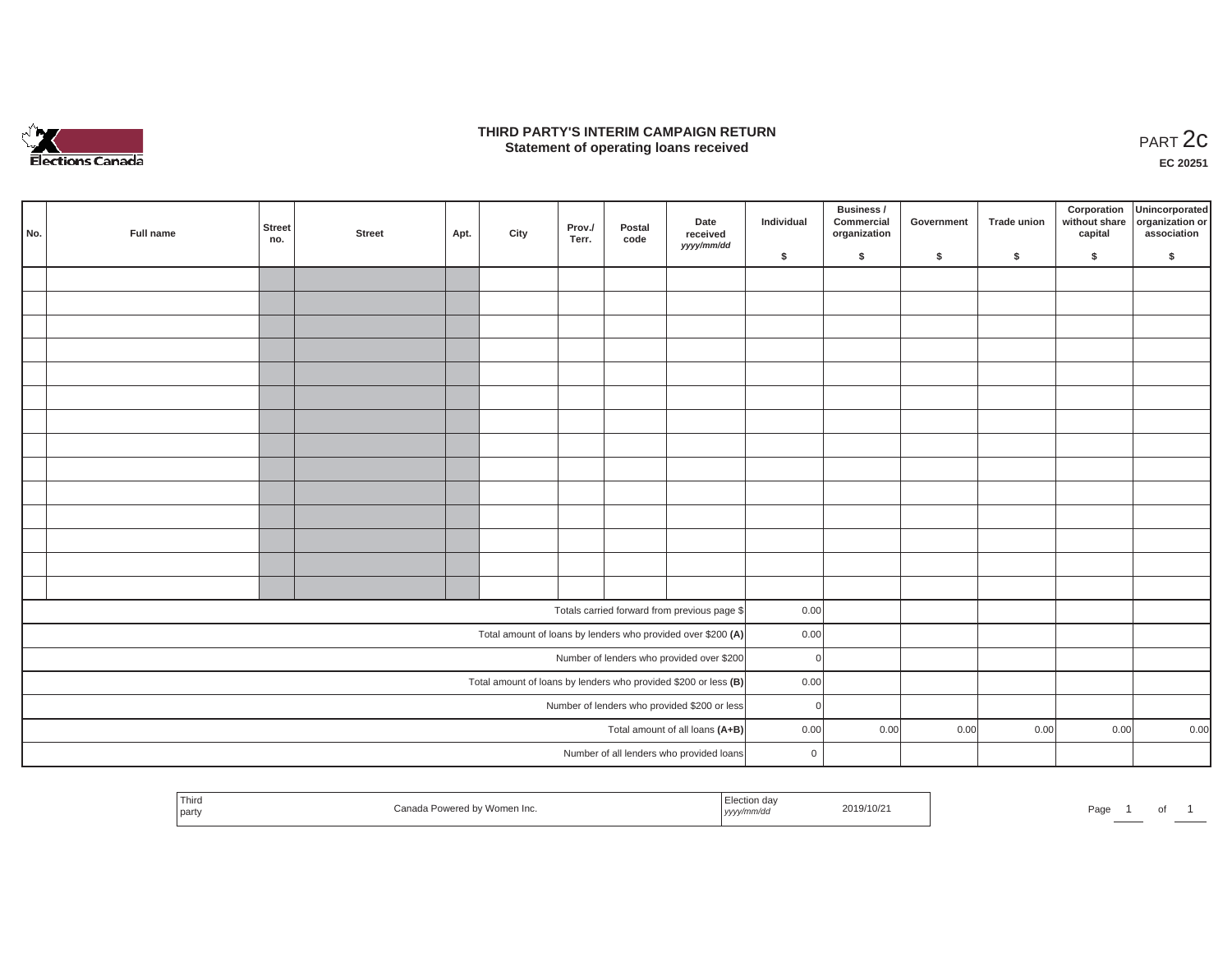

## **THIRD PARTY'S INTERIM CAMPAIGN RETURN SUMMARY STATE SUMMARY OF A SUMMARY OF A SUMMARY OF A SUMMARY OF A SUMMARY OF A SUMMARY OF A SUMMARY OF A SUMMA**<br> **Summary of inflows**

| No.   | Type of contributor / lender                    | <b>Monetary</b><br>contributions<br>(Part 2a)<br>\$ | Non-monetary<br>contributions<br>(Part 2b)<br>\$ | Loans<br>(Part 2c)<br>\$ | <b>Total</b><br>\$ | Number of<br>contributors and<br>lenders |
|-------|-------------------------------------------------|-----------------------------------------------------|--------------------------------------------------|--------------------------|--------------------|------------------------------------------|
| 1.    | Individuals                                     | 10,200.00                                           |                                                  |                          | 10,200.00          |                                          |
|       | 2. Businesses / Commercial organizations        | 111,800.00                                          |                                                  |                          | 111,800.00         | 16                                       |
| 3.    | Governments                                     |                                                     |                                                  |                          |                    |                                          |
| 4.    | Trade unions                                    |                                                     |                                                  |                          |                    |                                          |
| 5.    | Corporations without share capital              |                                                     |                                                  |                          |                    |                                          |
|       | 6. Unincorporated organizations or associations |                                                     |                                                  |                          |                    |                                          |
| 7.    | Total (items 1 to 6)                            | 122,000.00                                          |                                                  |                          | 122,000.00         | 18                                       |
| Total |                                                 |                                                     |                                                  |                          |                    |                                          |
|       | 8. Amount of third party's resources used       |                                                     |                                                  |                          |                    |                                          |
|       | 9. Grand total (items $7$ and 8)                | 122,000.00                                          |                                                  |                          | 122,000.00         | 18                                       |

| <sup>1</sup> Third<br>party | Canada Powered by Women Inc. | Election dav<br>yyyy/mm/da<br>. | 2019/10/21 |
|-----------------------------|------------------------------|---------------------------------|------------|
|-----------------------------|------------------------------|---------------------------------|------------|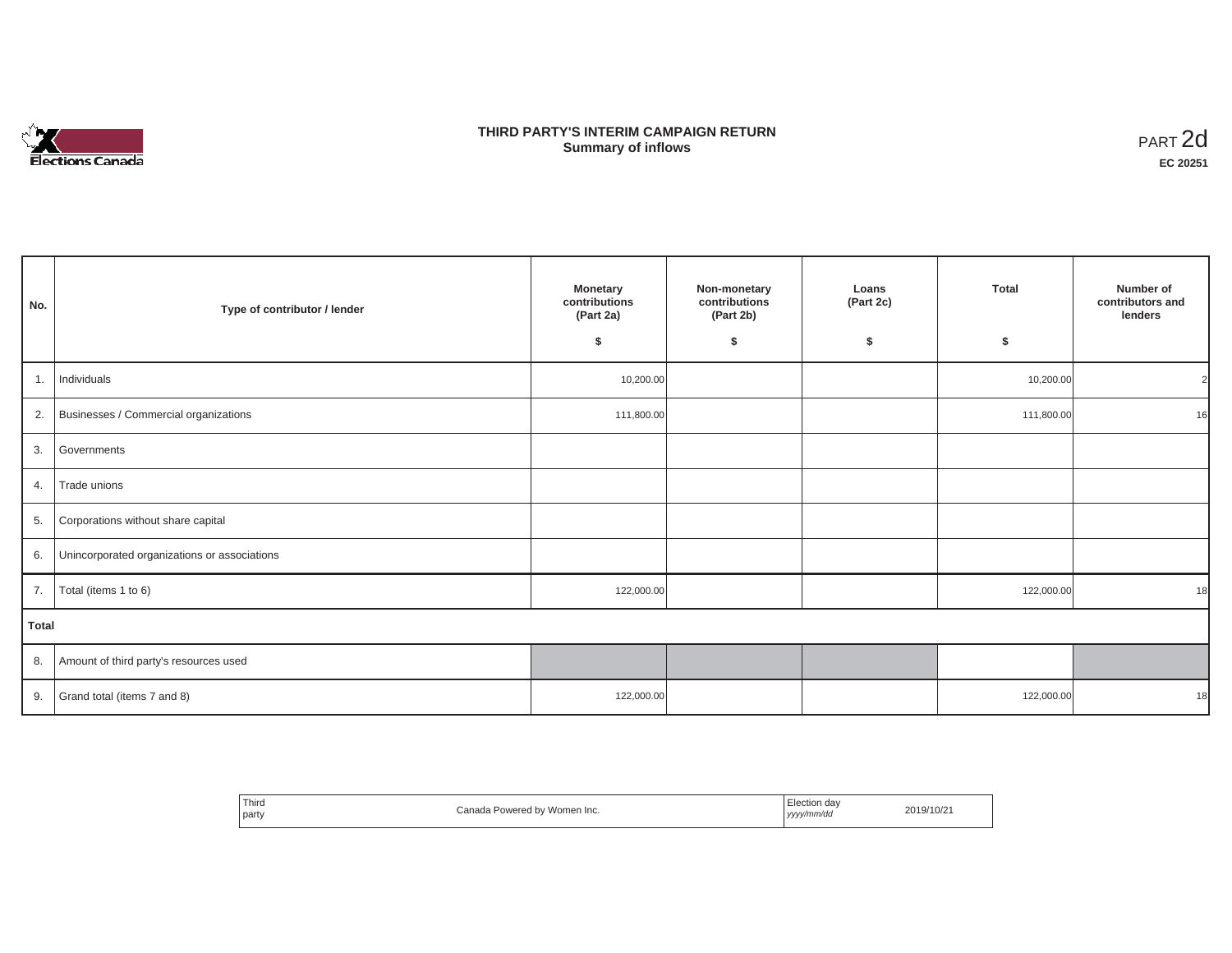

# **THIRD PARTY'S INTERIM CAMPAIGN RETURN Statement of expenses incurred for regulated activities that take place during the pre-election period**  *(Only applicable to a fixed-date general election)*

<code>PART $3$ a</code> **EC 20251**

For a list of expense types, expense categories and expense subcategories, refer to Annex II in the Instructions.

| No. | Date<br>incurred<br>yyyy/mm/dd | ED Code<br>(if applicable) | Supplier | <b>Expense type</b> | Expense<br>category | Expense<br>subcategory | <b>Starting date</b><br>of activity,<br>advertisement<br>or survey<br>yyyy/mm/dd | Ending date<br>of activity,<br>advertisement<br>or survey<br>yyyy/mm/dd | Place of activity or<br>advertisement        | <b>Expense amount</b><br>\$ |
|-----|--------------------------------|----------------------------|----------|---------------------|---------------------|------------------------|----------------------------------------------------------------------------------|-------------------------------------------------------------------------|----------------------------------------------|-----------------------------|
|     |                                |                            |          |                     |                     |                        |                                                                                  |                                                                         |                                              |                             |
|     |                                |                            |          |                     |                     |                        |                                                                                  |                                                                         |                                              |                             |
|     |                                |                            |          |                     |                     |                        |                                                                                  |                                                                         |                                              |                             |
|     |                                |                            |          |                     |                     |                        |                                                                                  |                                                                         |                                              |                             |
|     |                                |                            |          |                     |                     |                        |                                                                                  |                                                                         |                                              |                             |
|     |                                |                            |          |                     |                     |                        |                                                                                  |                                                                         |                                              |                             |
|     |                                |                            |          |                     |                     |                        |                                                                                  |                                                                         |                                              |                             |
|     |                                |                            |          |                     |                     |                        |                                                                                  |                                                                         |                                              |                             |
|     |                                |                            |          |                     |                     |                        |                                                                                  |                                                                         |                                              |                             |
|     |                                |                            |          |                     |                     |                        |                                                                                  |                                                                         |                                              |                             |
|     |                                |                            |          |                     |                     |                        |                                                                                  |                                                                         |                                              |                             |
|     |                                |                            |          |                     |                     |                        |                                                                                  |                                                                         |                                              |                             |
|     |                                |                            |          |                     |                     |                        |                                                                                  |                                                                         |                                              |                             |
|     |                                |                            |          |                     |                     |                        |                                                                                  |                                                                         |                                              |                             |
|     |                                |                            |          |                     |                     |                        |                                                                                  |                                                                         |                                              |                             |
|     |                                |                            |          |                     |                     |                        |                                                                                  |                                                                         |                                              |                             |
|     |                                |                            |          |                     |                     |                        |                                                                                  |                                                                         |                                              |                             |
|     |                                |                            |          |                     |                     |                        |                                                                                  |                                                                         | Totals carried forward from previous page \$ |                             |
|     | Total \$                       |                            |          |                     |                     |                        |                                                                                  |                                                                         |                                              |                             |

| Third<br>udildud<br>party | omen Inc.<br>$\cdot$ | ,,,,, | 2019/10/21 | eus. |  |  |  |
|---------------------------|----------------------|-------|------------|------|--|--|--|
|---------------------------|----------------------|-------|------------|------|--|--|--|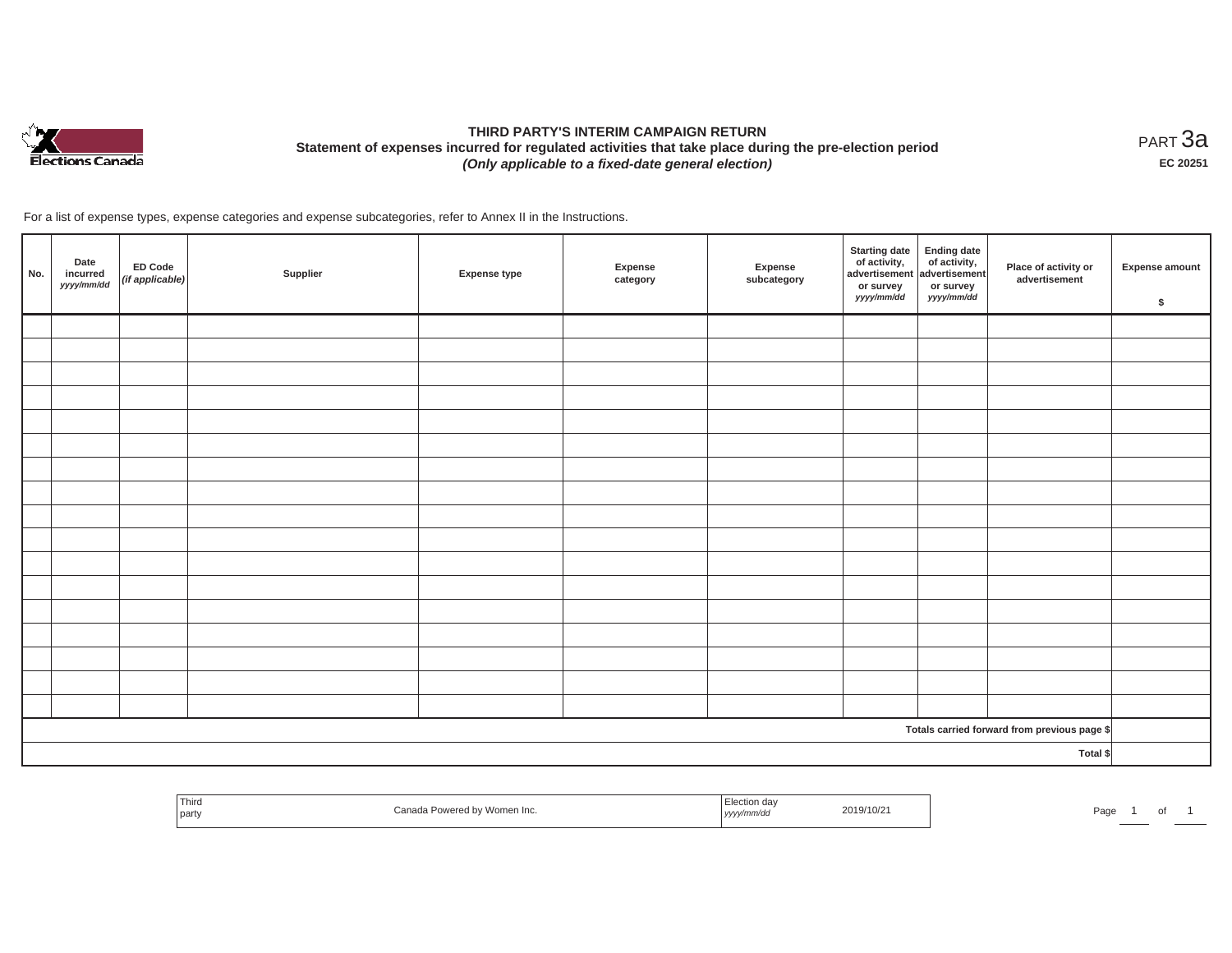

## **THIRD PARTY'S INTERIM CAMPAIGN RETURN Statement of expenses incurred for regulated activities that take place during the election period**<br>РАRТ  $3\mathrm{b}$

For a list of expense types, expense categories and expense subcategories, refer to Annex II in the Instructions.

| No.            | Date<br>incurred<br>yyyy/mm/dd | <b>ED Code</b><br>(if applicable) | Supplier                              | <b>Expense type</b> | Expense<br>category                                | Expense<br>subcategory         | <b>Starting date</b><br>of activity,<br>advertisement<br>or survey | <b>Ending date</b><br>of activity,<br>advertisement<br>or survey | Place of activity or<br>advertisement        | <b>Expense amount</b> |
|----------------|--------------------------------|-----------------------------------|---------------------------------------|---------------------|----------------------------------------------------|--------------------------------|--------------------------------------------------------------------|------------------------------------------------------------------|----------------------------------------------|-----------------------|
|                |                                |                                   |                                       |                     |                                                    |                                | yyyy/mm/dd                                                         | yyyy/mm/dd                                                       |                                              | \$                    |
|                | 2019/10/04                     |                                   | <b>Lucy Miller</b>                    | Partisan Activity   | Salaries, wages & consulting fee Consulting fees   |                                | 2019/10/01                                                         | 2019/10/31                                                       | National                                     | 15,000.00             |
| $\overline{2}$ | 2019/10/02                     |                                   | Nancy J Hamel Mentorship Services Inc | Partisan Activity   | Salaries, wages and consulting to Consulting fees  |                                | 2019/10/01                                                         | 2019/10/31                                                       | National                                     | 4,000.00              |
| 3              | 2019/10/04                     |                                   | Pamela Boytinck Consulting            | Partisan Activity   | Salaries, wages and consulting for Consulting fees |                                | 2019/10/01                                                         | 2019/10/31                                                       | National                                     | 4,200.00              |
| $\overline{4}$ | 2019/10/14                     |                                   | CJ Campbell Insurance                 | Partisan Activity   | Office                                             | Other-Directors Insurance      | 2019/09/14                                                         | 2019/09/14                                                       | National                                     | 1,075.00              |
| 5              | 2019/10/08                     |                                   | <b>Lucy Miller</b>                    | Partisan Activity   | Events                                             | Other-Breakfast, catering      | 2019/10/07                                                         | 2019/10/07                                                       | Montreal                                     | 2,243.17              |
| 6              | 2019/10/09                     |                                   | Veronique Giry                        | Partisan Activity   | Events                                             | Other-Breakfast - travel expen | 2019/10/07                                                         | 2019/10/07                                                       | Montreal                                     | 2,000.00              |
| $\overline{7}$ | 2019/10/03                     |                                   | The Montreal Office                   | Partisan Activity   | Events                                             | Other-Breakfast-translation    | 2019/10/07                                                         | 2019/10/07                                                       | Montreal                                     | 393.75                |
|                |                                |                                   |                                       |                     |                                                    |                                |                                                                    |                                                                  |                                              |                       |
|                |                                |                                   |                                       |                     |                                                    |                                |                                                                    |                                                                  |                                              |                       |
|                |                                |                                   |                                       |                     |                                                    |                                |                                                                    |                                                                  |                                              |                       |
|                |                                |                                   |                                       |                     |                                                    |                                |                                                                    |                                                                  |                                              |                       |
|                |                                |                                   |                                       |                     |                                                    |                                |                                                                    |                                                                  |                                              |                       |
|                |                                |                                   |                                       |                     |                                                    |                                |                                                                    |                                                                  |                                              |                       |
|                |                                |                                   |                                       |                     |                                                    |                                |                                                                    |                                                                  |                                              |                       |
|                |                                |                                   |                                       |                     |                                                    |                                |                                                                    |                                                                  |                                              |                       |
|                |                                |                                   |                                       |                     |                                                    |                                |                                                                    |                                                                  |                                              |                       |
|                |                                |                                   |                                       |                     |                                                    |                                |                                                                    |                                                                  |                                              |                       |
|                |                                |                                   |                                       |                     |                                                    |                                |                                                                    |                                                                  | Totals carried forward from previous page \$ |                       |
|                | Total \$                       |                                   |                                       |                     |                                                    |                                |                                                                    |                                                                  | 28,911.92                                    |                       |

| Third<br>the contract of the con-<br>party | <b>Conc</b><br>Women Inc.<br>Dowared | 2019/10/z<br>уууул" | Page |
|--------------------------------------------|--------------------------------------|---------------------|------|
|--------------------------------------------|--------------------------------------|---------------------|------|